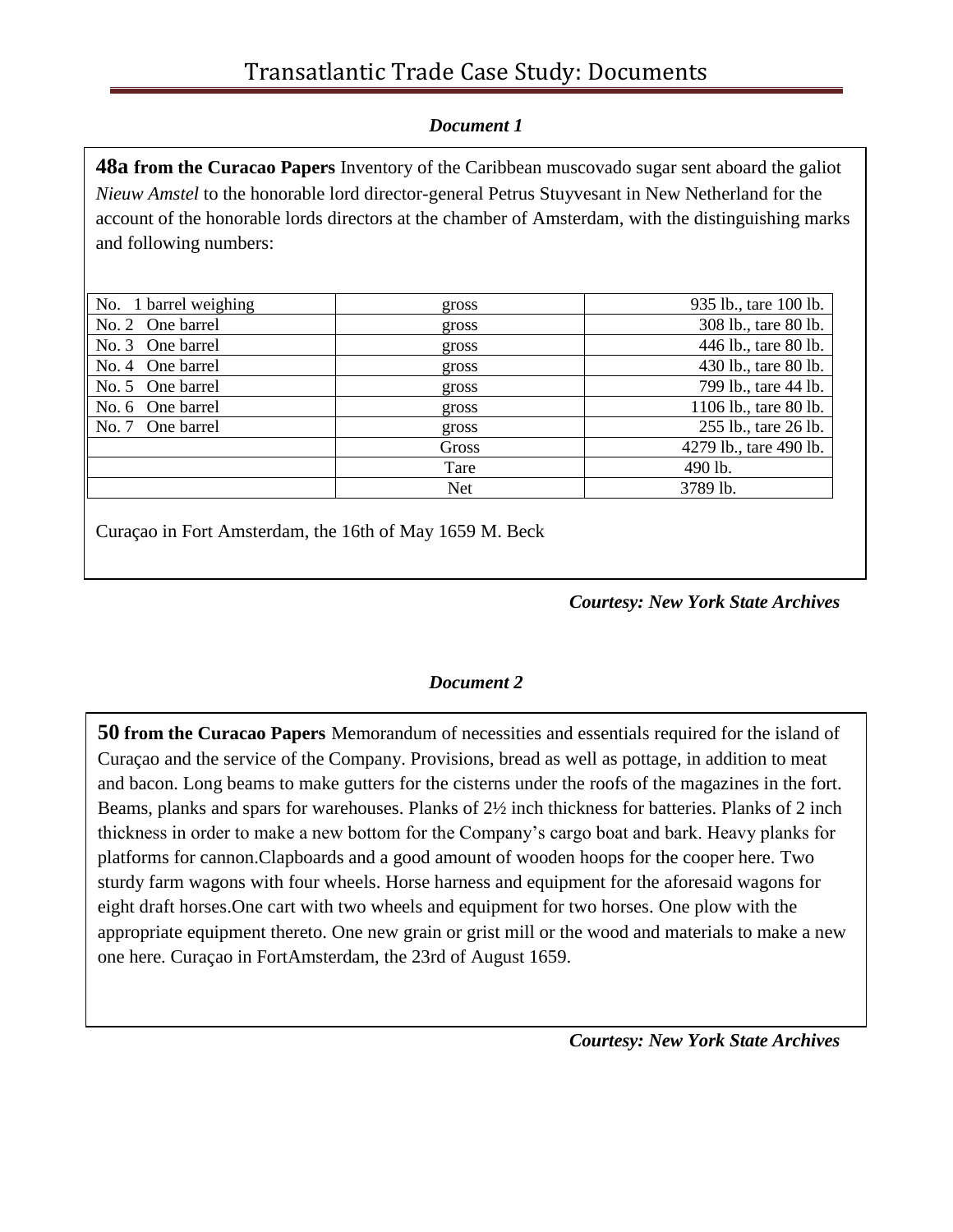| Document 3                                                             |                  |
|------------------------------------------------------------------------|------------------|
| <b>74 from the Curacao Papers Mons. Capt. John Allen</b>               |                  |
| Debit Anno 1661 25 Feb.                                                |                  |
| To Jacob Abondano for 10 pieces of rough Osnabruck linen, 938 ells     |                  |
| at 6 st. per ell                                                       | $f281:80,$ —     |
| To Curaçao horses, 20 head at 60 guilders a head                       | $f1200$ :—       |
| To tanned leather, 46 pieces at 3 rl. a piece                          | $f41:80,-$       |
| To Negroes, 5 head at 150 pieces of eight per head                     | $f1800$ :—       |
| To cash with which to pay his men, 200 pieces of eight                 | $f480$ :--       |
| Total                                                                  | f 3802:16,-      |
| Credit Anno 1661 25 February as follows:                               |                  |
| 308 boards at 24 st. a piece                                           | $f369:12,-$      |
| 175 skipples of peas at 48 st                                          | $f420:$ —,—      |
| 7 barrels of meal at 15 P per barrel                                   | $f252:—,-$       |
| Salted meat, excellent 7 barrels Bacon, 3 barrels 3 10 barrels at 20 P |                  |
| per barrel                                                             | $f480:$ ,        |
| 17 barrels of mackerel at 10 P per barrel                              | <i>f</i> 408:—,– |
| 3582 lbs. of codfish at 2½ st. per lb.                                 | $f447:15, -$     |
| 850 lbs. ditto, better at 3 st. per lb                                 | $f127:10,-$      |
| 508 lbs. ditto, poorer at 2 <sup>1/2</sup> st. per lb                  | $f63:10,-$       |
| 1550 lbs. English cakes at 8 P per 100 wt.                             | f297:12,—        |
| $\therefore$ 2 casks of tar at 5 P per cask                            | $f24:$ —,-       |
|                                                                        | f2889:19,-       |
| By balance of this the aforesaid John Allen is obligated by bond to    |                  |
| pay to the honorable lord Petrus Stuyvesant, director-general          | $f912:17$ ,—     |
| Total                                                                  | $f3802:16$ ,-    |
|                                                                        |                  |

### *Courtesy: New York State Archives*

*Document 4*

**Document 59 from the Curacao Papers**: Extract from the daily register of the following provisions bought and paid for in cash from the ship *Den Bloesem*coming out of New England under Capt. John Alen.1660 4 March on the island of Curacao in Fort Amsterdam, received in the magazine by the commissary Laurens van Ruyven:

| 9800 lb. fine white English cakes, one piece of eight per hundred weight | $P$ 686:-,- |
|--------------------------------------------------------------------------|-------------|
| $207 \frac{1}{2}$ skipples of white peas at 1 piece of eight per skipple | $P$ 207:4,- |
| 2000 lb. of dried cod at 3 st. per lb.                                   | $P$ 125:-,- |
| 2 rolls of tobacco, 83 lb at 6 st. per lb.                               | $P$ 10:3,-  |
| 1 barrel of salted meat at 40 gl.                                        | $P$ 16:5,-  |
| 1 barrel of bacon at 60 gl.                                              | $P$ 25:-,-  |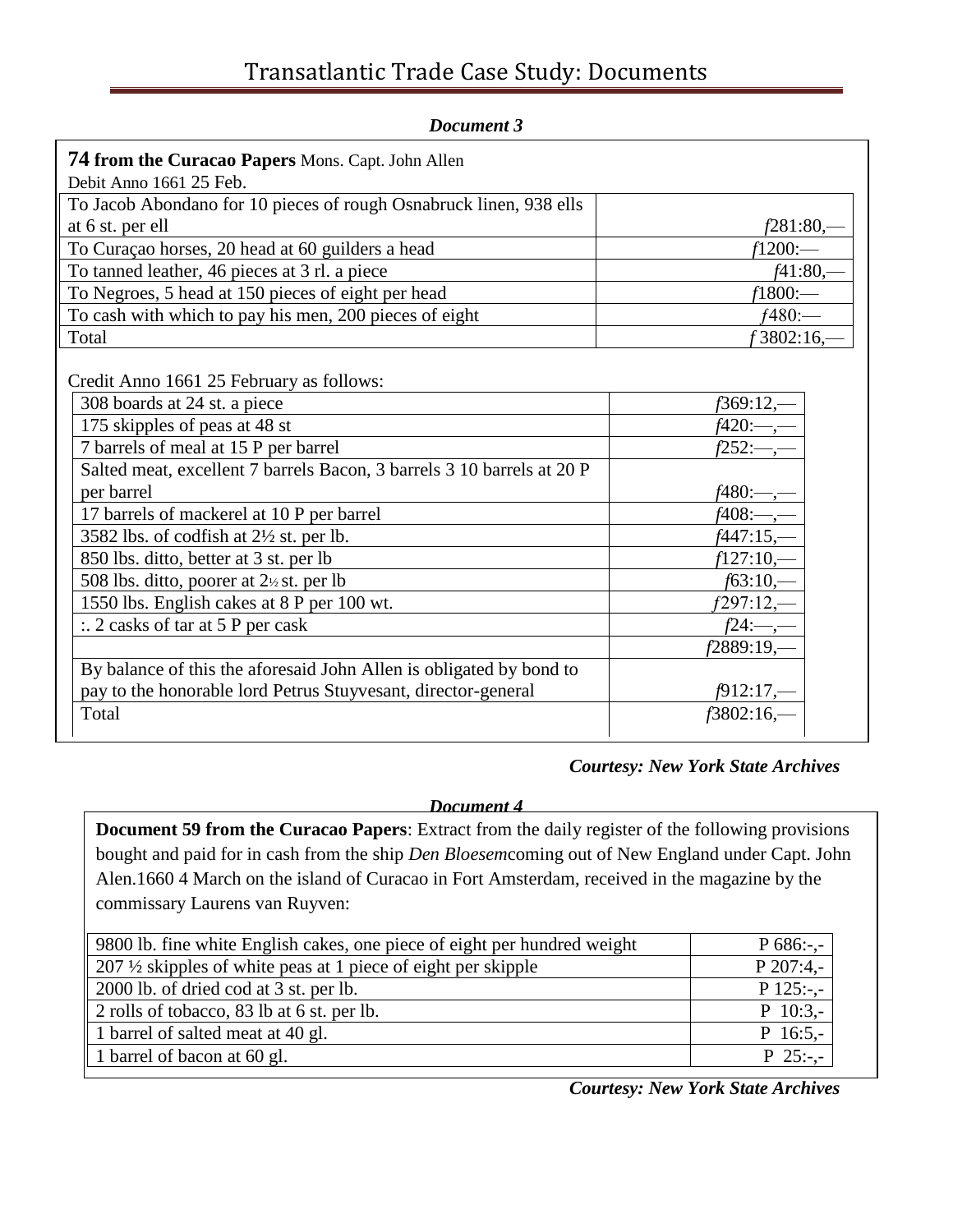#### *Document 5*

**Document 62 from the Curacao Papers** The Island of Curacao, 8 May 1660 Bill of lading of the goods loaded in the galiot *Nieuw Amstel,* destination Amsterdam in N. Nederlandt. The honorable lord vice-director Matthias Becx consigns to the honorable lord director-general and council of N. Nederl't: 22 head of horses. The honorable lord vice-director Matthias Becx consigns to the honorable lord director-general Petrus Stuyvesant: 1 pot lemon juice, 1 anker lemon juice, 1 chest, 6 sheep and 6 castrated goats. The honorable lord vice-director Matthias Becx consigns to Mr. Cornelis van Ruyven: 2 posts of lemon juice, 2 mares. The honorable vice-director Matthias Becx consigns to Mr. Johannes Verbruggen: 2 posts of lemon juice. Jacob Jansen Huys consigns to himself: 1 barrel of sugar containing 150 pounds, 40 blocks of cheese. Franck Bruyn consigns to the honorable lord director general Petrus Stuyvesant: 1 half aem of conch. Item consigned to Mr. Johannes Verbruggen and Dr. Hans Kierstede: 1 barrel of conch. Madam van Ruyven consigns to DomineJoh. Megapolensis: One box. Laruens de sille, supercargo on the galiot*Nieuwer Amstel*

*Courtesy: New York State Archives*

#### *Document 6*

**Document 63 from the Curacao Papers** I, the undersigned Laurens van Ruyven, commissary, hereby acknowledge to have received from Jacob JanszHuys, skipper of the galiot*Nieuwer Amstel,*  for the account of the Company, the following items: 71 beams, 156 timbers 27 hogsheads, 1 pipe (wheat, altogether 250 skipples) 1000 hoopsticks, 8 pieces of crooked timber, 14 tuns of bacon as well as meat, 2 wagons, 2 pipes, 2 chests 12 hogsheads (peas, altogether 175 skipples), 2 tuns of meat delivered to *De Eyckenboom*by skipper Jacob. The following is for the private account of the honorable lord director-general:

| Two barrels of mackerel    |             |
|----------------------------|-------------|
| One hogshead of meat       | Net 420 lb. |
| Two tuns of the same, both | Net 520 lb. |
|                            | 940 lb.     |

In acknowledgment of the truth thereof I have signed this with my own hand on the island of Curacao in FortAmsterdam, 8 May 1660. L. van Ruyven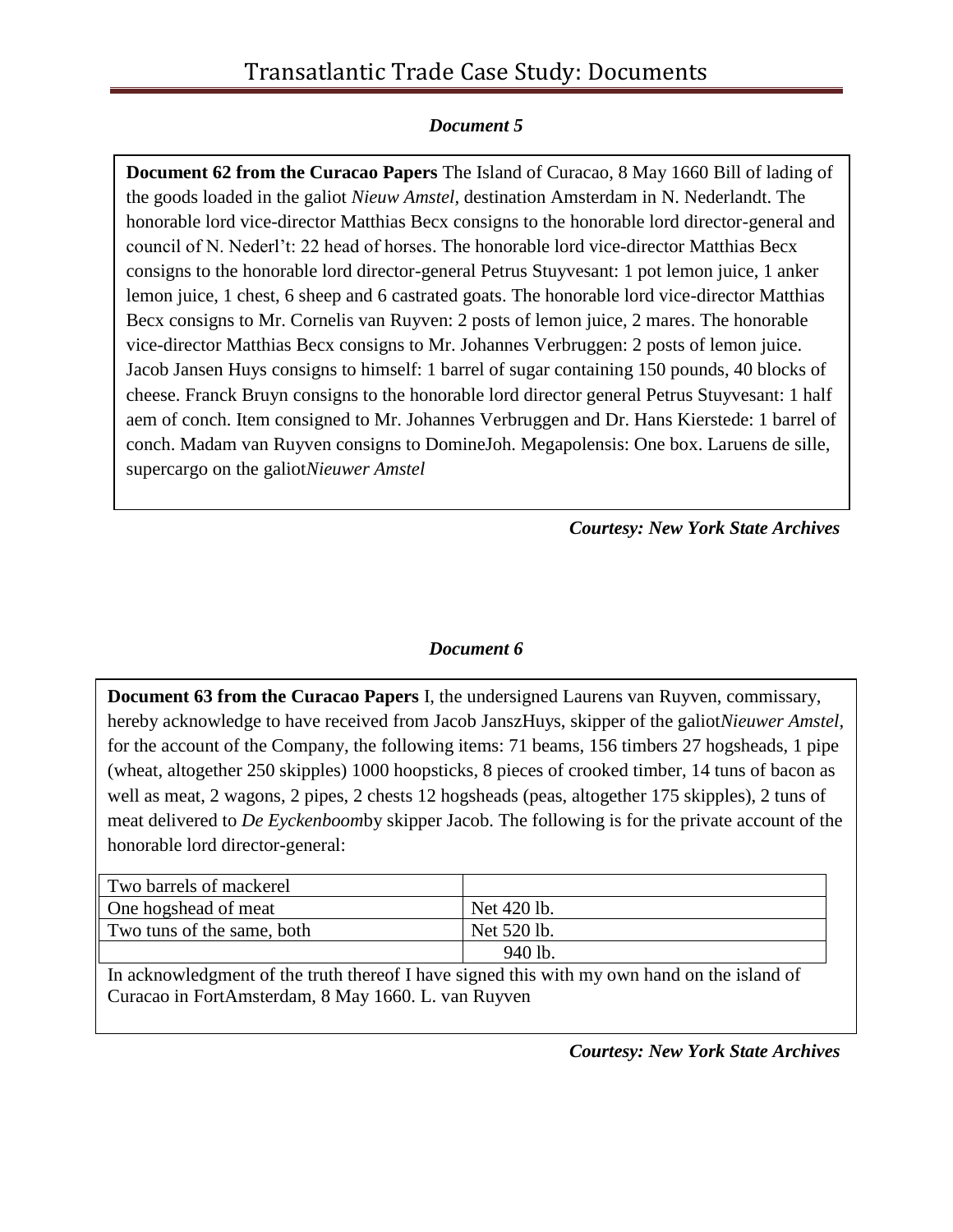#### *Document 7*

**77 from the Curacao Papers** Manifest of the merchandise shipped by order of the honorable director Matthias Beck aboard the yacht *Den New NetherlandsenIndiaen,* with skipper Direck Jansen, consigned to the honorable lord director general and council in New Netherland, 20 July 1661 on the island of CuraçaoWas signed: L. van Ruyven

| 35 One chest containing                                                | 40 pieces of coarse cloth               |
|------------------------------------------------------------------------|-----------------------------------------|
| 36 One ditto                                                           | 20 ditto                                |
| 37 One ditto                                                           | 36 ditto                                |
| 38 One ditto                                                           | 18 ditto                                |
| 39 One ditto                                                           | 21 ditto                                |
|                                                                        | 135 pieces,                             |
|                                                                        | 2066 ells at 4 st. per ell $f413, 4, -$ |
| 40 One chest containing:                                               |                                         |
| 1 piece of gray cloth, 16 ells at 3½ gl. per ell                       | f56                                     |
| 1 piece of brown ditto, 201/4 ells at 42 st. per ell                   | f42,10                                  |
| 4 pieces of blue ditto, together 83¼ ells at 42 st. per                | f174,16                                 |
| ell                                                                    |                                         |
|                                                                        | <i>f</i> 273, 6,–                       |
| 54 One case containing:                                                |                                         |
| 1 piece of gray cloth, 15 ells at 63 st.                               | f47,5                                   |
| 1 piece of black ditto, 19 ells at 5 gl. per ell                       | $f95,-$                                 |
| 1 piece of gray ditto, 30 ells at 63 st                                | f94, 10                                 |
| 1 piece of brown ditto, 40 ells at 42 st                               | f84,–                                   |
| 2 pieces of baize, together $60\frac{1}{4}$ ells at $3\frac{1}{4}$ gl. | f 195,16                                |
| 317 ells of cassiovados at 13 st.                                      | f206,1                                  |
|                                                                        | f722,12                                 |
| Total                                                                  | f1409,2                                 |

#### *Courtesy: New York State Archives*

#### *Document 8*

**Document 61 from the Curacao Papers** I, the undersigned Jan Jansen Eyckenboom, skipper, next to God, of my ship named *Den Eyckenboom,* presently lying within the harbor of the island of Curacao, ready to sail to New Netherland, hereby acknowledge to have received in my aforesaid ship from the honorable lord vice-director Matthias Beck for the account of the honorable Company, twenty healthy slaves or male Negroes, whom I accept and promise to deliver, after safe arrival with my aforesaid ship in New Netherland, to the honorable lord director general and council. In testimony thereof three identical receipts have been executed, of which the others are invalid when one is satisfied. Curacao in FortAmsterdam, the 8th of May 1660. Jan JanszEijckenboom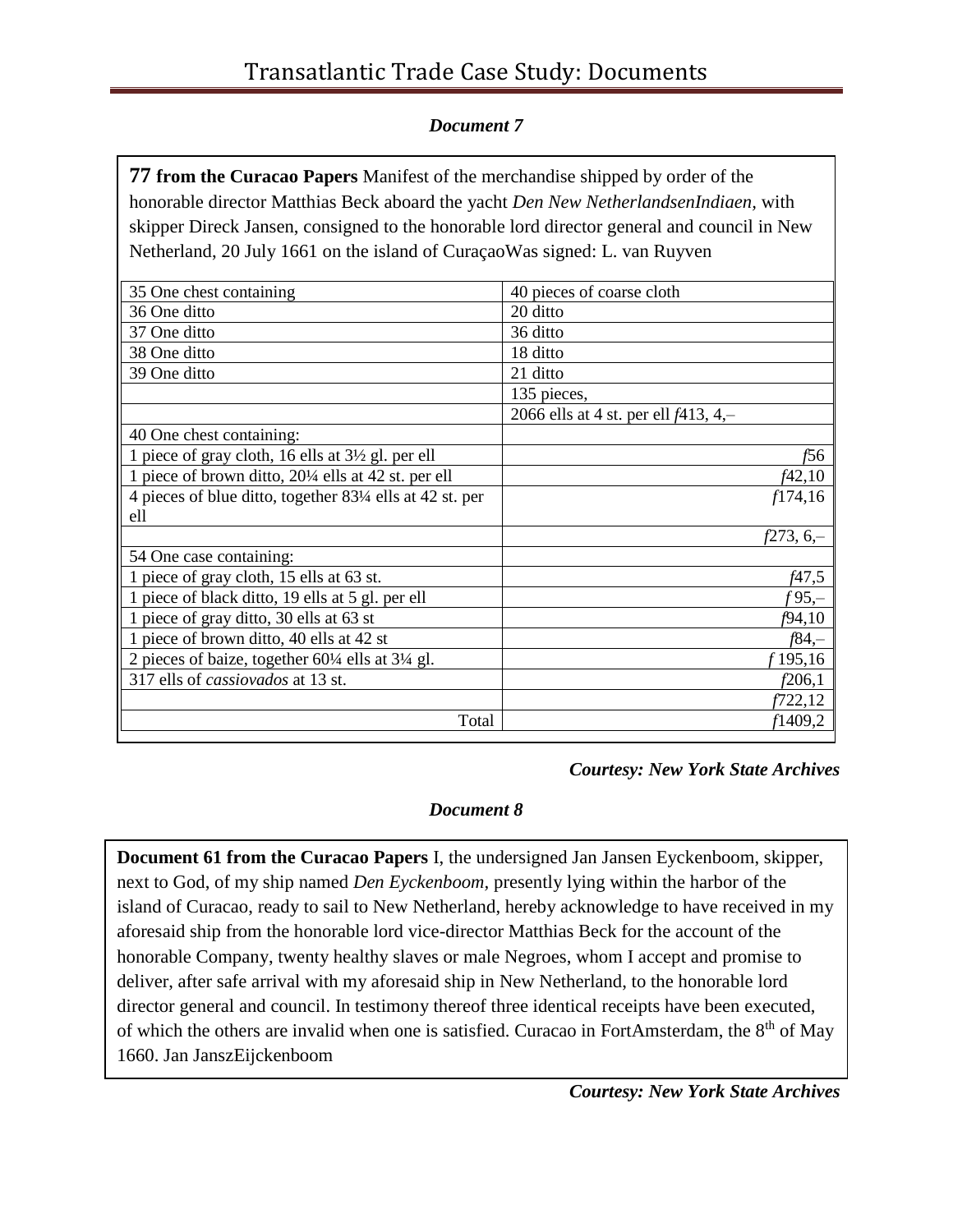#### *Document 9*

**51a from the Curacao Papers** I [Jan Pietersen] van [Dockum] skipper, next to God, of my ship named *[Speramundij]* now lying ready before [Curaçao] to sail with the first good wind, which God may grant to [N. Nederlandt] where my rightful place of unloading shall be, acknowledge and certify that I have from you [FransBruyn] received into the hold of my aforesaid ship [five Negroes, among whom is one girl] all dry and in good condition, and marked with this distinguishing mark. All of which I promise to deliver (if God grants me a safe voyage) with my aforesaid ship to [N. Nederlandt] as stated above to the [honorable lord director-general Petrus Stuyvesant] or to his factor or deputy, on condition of paying for the freight of the aforesaid merchandise [according to the discretion of the aforesaid honorable director-general.] And in order to guarantee the above-stated, I pledge myself and all my goods, and my aforesaid ship with all its appurtenances. In acknowledgement of the truth I have signed three bills of lading with my name, all identical; when one is satisfied the others are invalid. Written in [Curaçao] the [24th] day of [August 1659]. [Yan Pyersz Grot van Dockom]

*Courtesy: New York State Archives*

*Document 10*

**48b from the Curacao Papers** In the Galiot*Nieuwer Amstel,* 1659. Manifest of the goods loaded aboard the galiot*N. Amstel,* upon which Jacob Jansen Huys is skipper, destined to go to Amsterdam in New Netherland.<sup>194</sup>

| 3668 lb. sugar |
|----------------|
| 550 lb. sugar  |
| 68 lb. cotton  |
|                |
| 166 lb. sugar  |
|                |
|                |
|                |
| provisions     |
|                |
|                |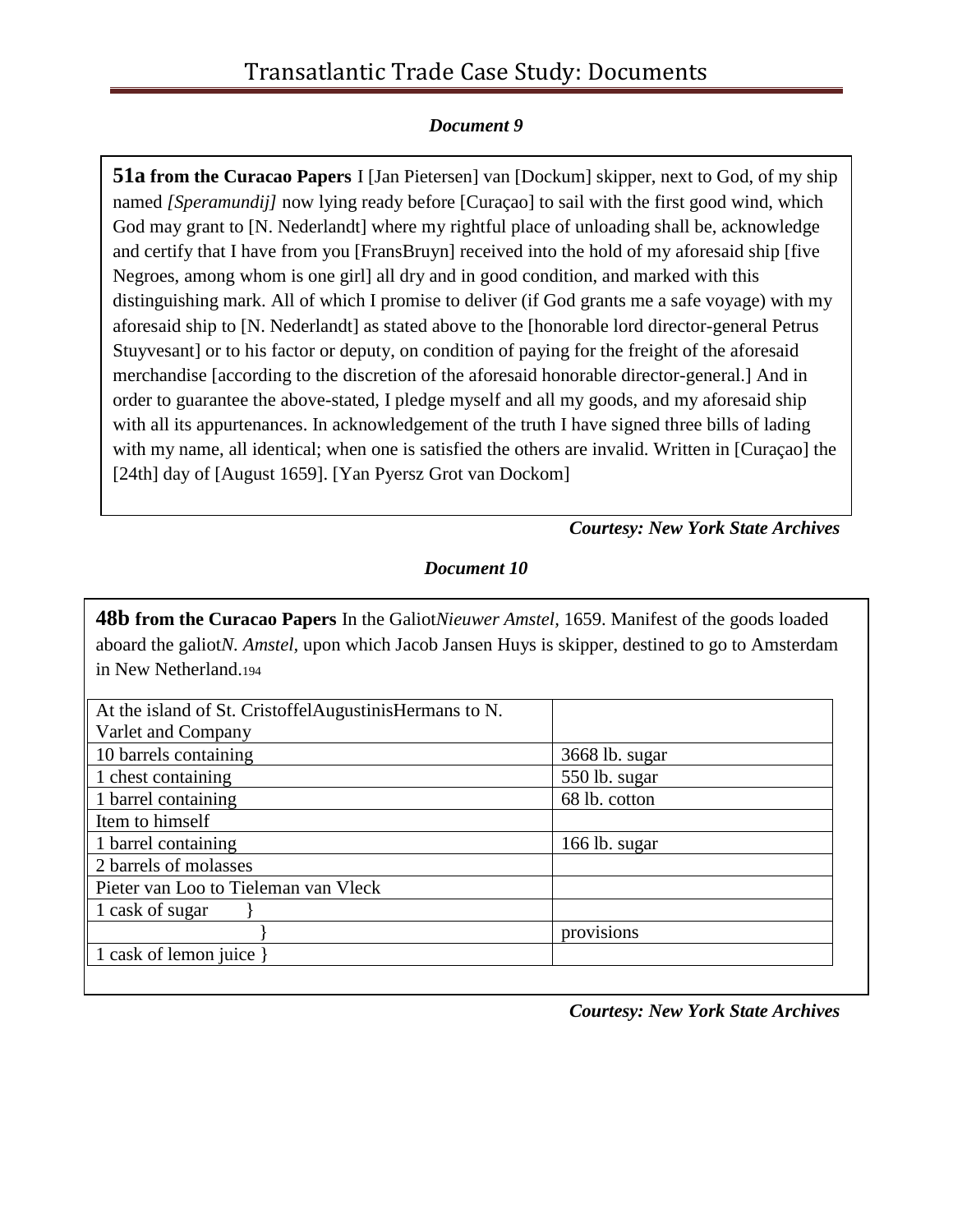*Document 10 (continued)*

| At the island of Curaçao Lord Vice Director Beck to<br>the Lord D.-General Stuyvesant |            |
|---------------------------------------------------------------------------------------|------------|
| 7 barrels containing 3789 lb. sugar                                                   |            |
| 24000 lb. dyewood                                                                     |            |
| $\sqrt{73/4}$ <i>last</i> salt                                                        |            |
| Item to the aforesaid Lord General                                                    |            |
| 1 small chest of sugar }                                                              |            |
|                                                                                       | provisions |
| 1 chest of salt                                                                       |            |
| Item to the lords N. de Sille and P Tonneman                                          |            |
| 1 small chest of sugar                                                                |            |
| Item to Do. Driesius                                                                  |            |
| 1 chest of sugar                                                                      |            |
| The Lord Director Beck to Johannes Verbrugge                                          |            |
| 1 small chest of sugar                                                                |            |
|                                                                                       | provisions |
| 1 small barrel of salt                                                                |            |
| Item to A. Hermans and N. Varlet                                                      |            |
| 1 barrel of sugar, provisions                                                         |            |
| Item to Cornelis van Ruyven                                                           |            |
| 1 small barrel of sugar, provisions                                                   |            |
| Lourens van Ruyven to C. van Ruyven                                                   |            |
| 1 barrel of conch                                                                     |            |
| Do. Siperius to H. Jansen van der Vin                                                 |            |
| 1 small barrel of sugar, provisions                                                   |            |
| Mr. Vaendr.195 to Daniel Litsco                                                       |            |
| 1 barrel of conch                                                                     |            |
| Franck Bruyn to Dr. Hans Kiersteede                                                   |            |
| 1 barrel of conch                                                                     |            |
| Item to Johannes Verbrugge                                                            |            |
| 1 barrel of conch                                                                     |            |
| AugustinisHermans to N. Varlet and company                                            |            |
| 231/4 last salt                                                                       |            |